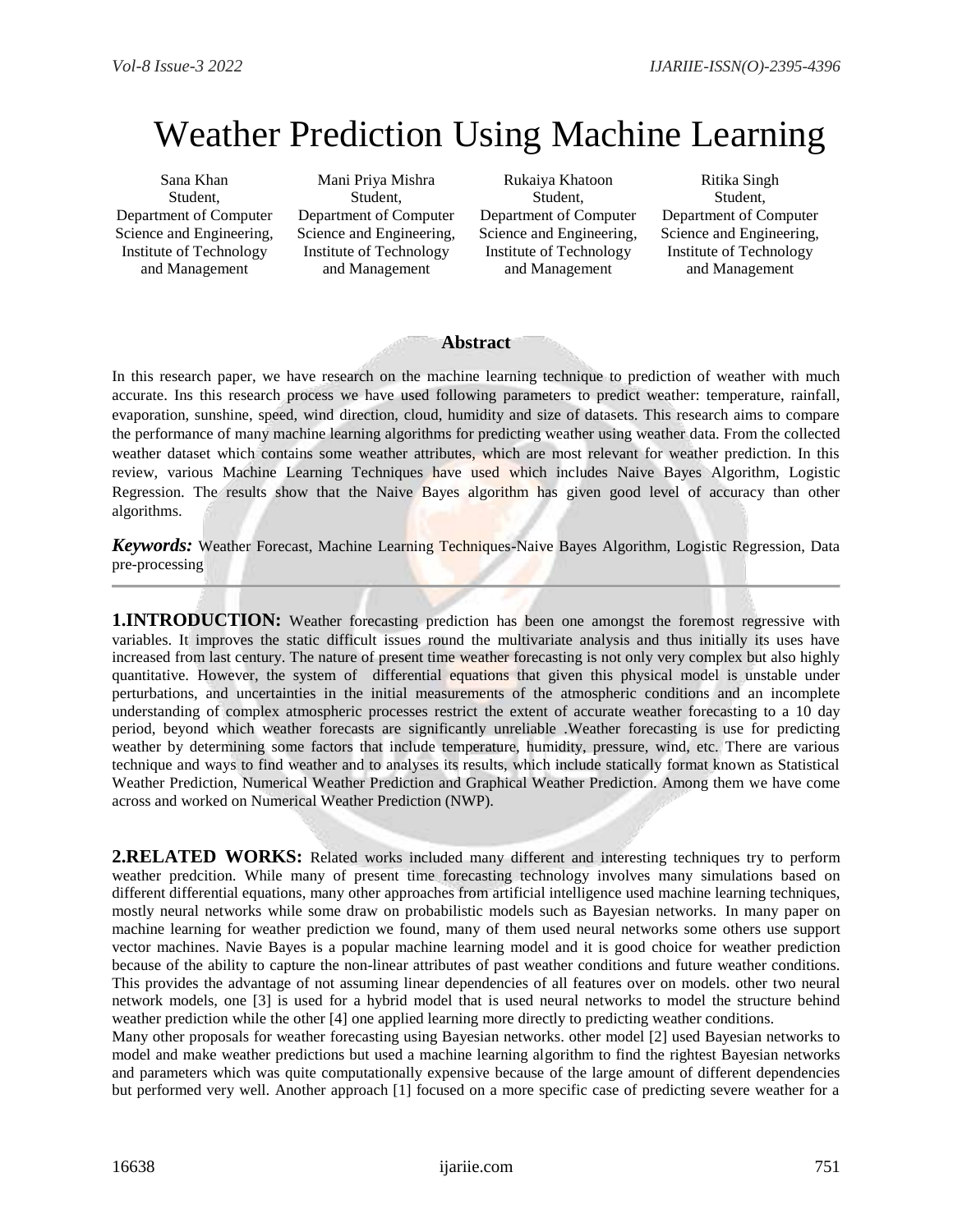specific geographical location which limited the need for fine tuning Bayesian network dependencies but was limited in scope.

**3.DATASET:** The pressure, humidity, max temperature, min temperature, and weather condition for each day in the years 1996-2016 for Delhi, India were obtained from Weather Underground. there were other weather classifications: clear, cloud, fog, overcast, rain, tornado, thunderstorm, and snow. Since these classifications are same and some are sparsely populated, these were reduced to four weather classifications by combining clouds and partly cloudy into moderately cloud; mostly cloudy, fog, and overcast into very cloudy; and rain, thunderstorm, and snow into precipitation. The data from the first four years were used to train the algorithms, and the dataset from the last year was used is a test set.

**4.METHODLOGY:** These are following step in our project methodology: -

- Setup
- Data Collection
- Data Preprocessing
- Training Module

**4.1 SETUP:** In this step we complete dataset analysis and then we preprocessing dataset in Anaconda's Python Environment. We using libraries like Pandas, Sklearn, NumPy, Matplotlib. for training purposes and we used Python 3.6 environment provided by Jupyter Notebook.

**4.2 DATA COLLECTION:** In order to analyze different machine learning algorithm. We have collected different weather dataset of Delhi. The datasets include several attributes Air temperature at 2-meter height above the earth's surface, Atmospheric pressure at weather station level, Atmospheric pressure reduced to mean sea level, Relative humidity at a height of 2 meters above the earth's surface, Mean wind direction at a height of 10-12 meters above the earth's surface, Total cloud cover, Horizontal visibility, Dew point temperature at a height of 2 meters above the earth's surface. This dataset has data of previous 12 years 1996-2016. Data for some days are missing in this dataset but this can be improved by the large size of the dataset.

**4.3 DATA PREPROCESSING:** In this step we preparing raw data into making suitable for a machine learning model. It is the first of creating a machine learning model. When creating a machine learning based project, it is not always a case that we find the clean and formatted dataset. And while working any operation with dataset, it is mandatory to clean it and put in a formatted way.

**4.3.1 Data Cleaning:** No real-world dataset is complete so we have to fill empty values and columns, texts need to mapped with numbers before feeding dataset to different models. First, we have a tendency to assign completely diffrent numbers to different wind direction and map it to wind directions columns. All columns have numerical values for columns saturation point and rain we fill not accessible rows with zero representing no condensate and rain respectively. We then used linear interpolation to fill other columns.

**4.3.2 Data Normalization:** The data normalization is to change the values of columns in the dataset on as common scale, without affecting differences in the other ranges of values or losing any information in dataset. Normalization help in faster training of models. We have a tendency to normalized the dataset aside form the temperature in 0-1 range.

**4.4 TRAINING MODULE:** We used different machine learning techniques for weather forecasting in our project. For analysis purpose we have a tendency to predicted temperature but identical algorithms can be used for predicting alternative attributes of weather like precipitation, pressure, snowfall etc.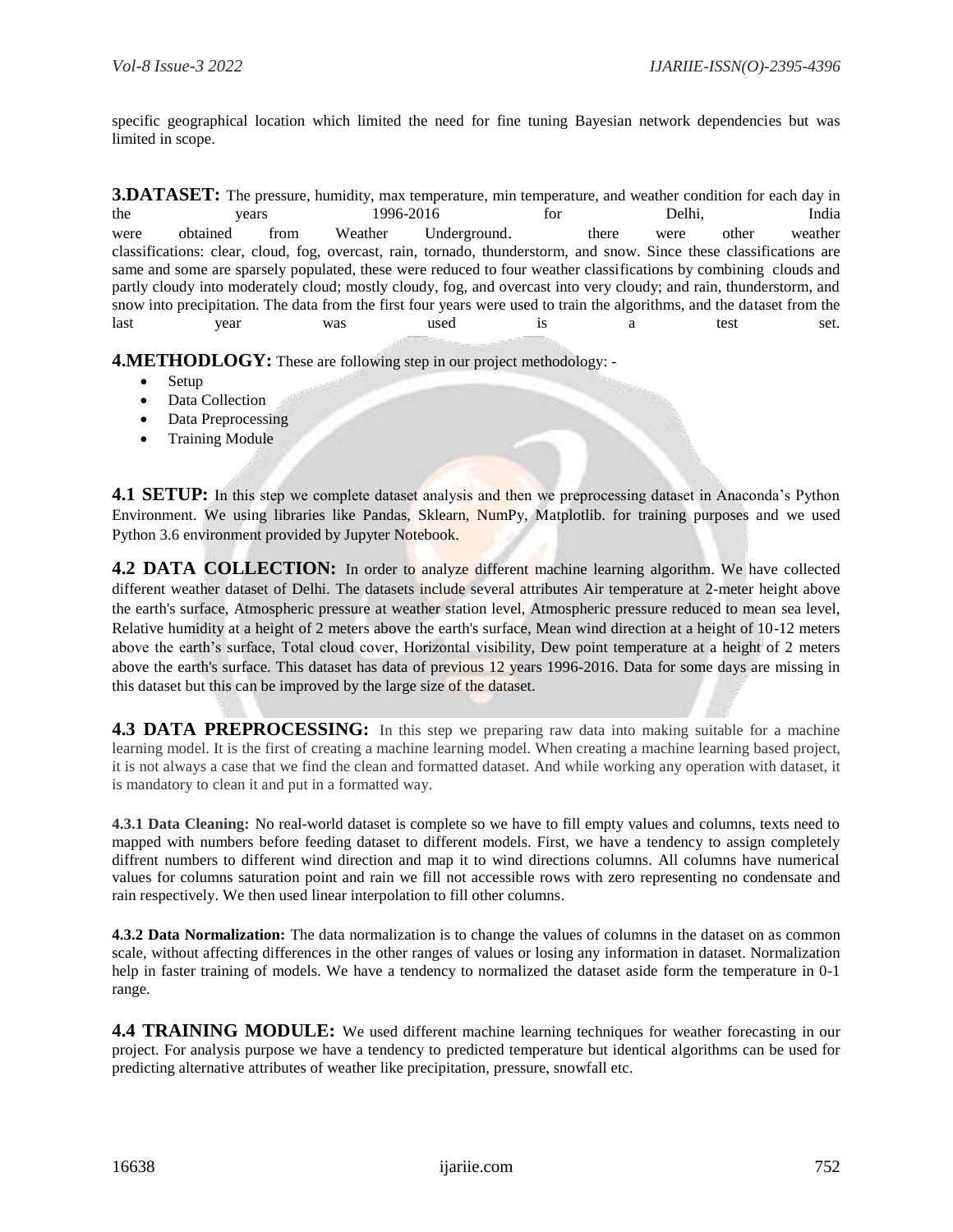**4.4.1 Artificial Neural Network:** A typical feedforward with back propagation network should have at least three layers- an input layer, a hidden layer, and an output layer. We have selected the appropriate number of hidden layers and neurons in each of them.

**4.4.2 Naive Bayes Algorithm:** Naïve Bayes Algorithm is a classification technique which based on Bayes Theorem. Naïve Bayes is simple to create and extremely helpful for large datasets. By exploitation the Naïve Bayes equation, we will notice the future probability [12]. The Equation is as follows:

 $P(c|x) = P(x|c) * P(c)/P(x)$ 

Where,  $(c|x)$  is future probability of class  $(c, target)$ ,  $P(c)$  is the prior probability of the class,  $P(x|c)$  is the likelihood which is probability of predictor of given class,  $P(x)$  is the prior probability of predictor. The condition of predicting weather forcasting of our project is as follows:

**Class:**

#### **C1: Weather Forecasting = 'Good',**

#### **C2: Weather Forecasting = 'Bad'.**

To find the class, Ci that maximizes  $P(X|C) * P(Ci)$ compute:

P (Weather = Good | x)  $\propto$  P (Weather=Good) · [P (O = s | Weather = Good) · P (T = c | Weather = Good) · P (H = h | Weather = Good)  $\cdot$  P (W = t | Weather = Good)]

P (Weather = Bad | x)  $\propto$  P(Weather=Bad) · [P (O = s | Weather = Bad) · P (T = c | Weather = Bad) · P (H = h | Weather=Bad)  $\cdot$  P (W = t | Weather =Bad]

IF P (Weather= Good| X) < P (Weather = Bad | X), so classify X as Weather= Bad

Otherwise, Classify X as Weather=Good.

Thus exploitation higher than probability prediction of the long run possibilities of weather good or bad will be easy.

**5. DESIGN AND ANALYSIS:** This topic incorporates the methodology within the design of the system. This system analyzes and measures weather data. The architecture is given in fig.3, clarifies the working model of the project. The design characterizes the behavior, structure and views of our system.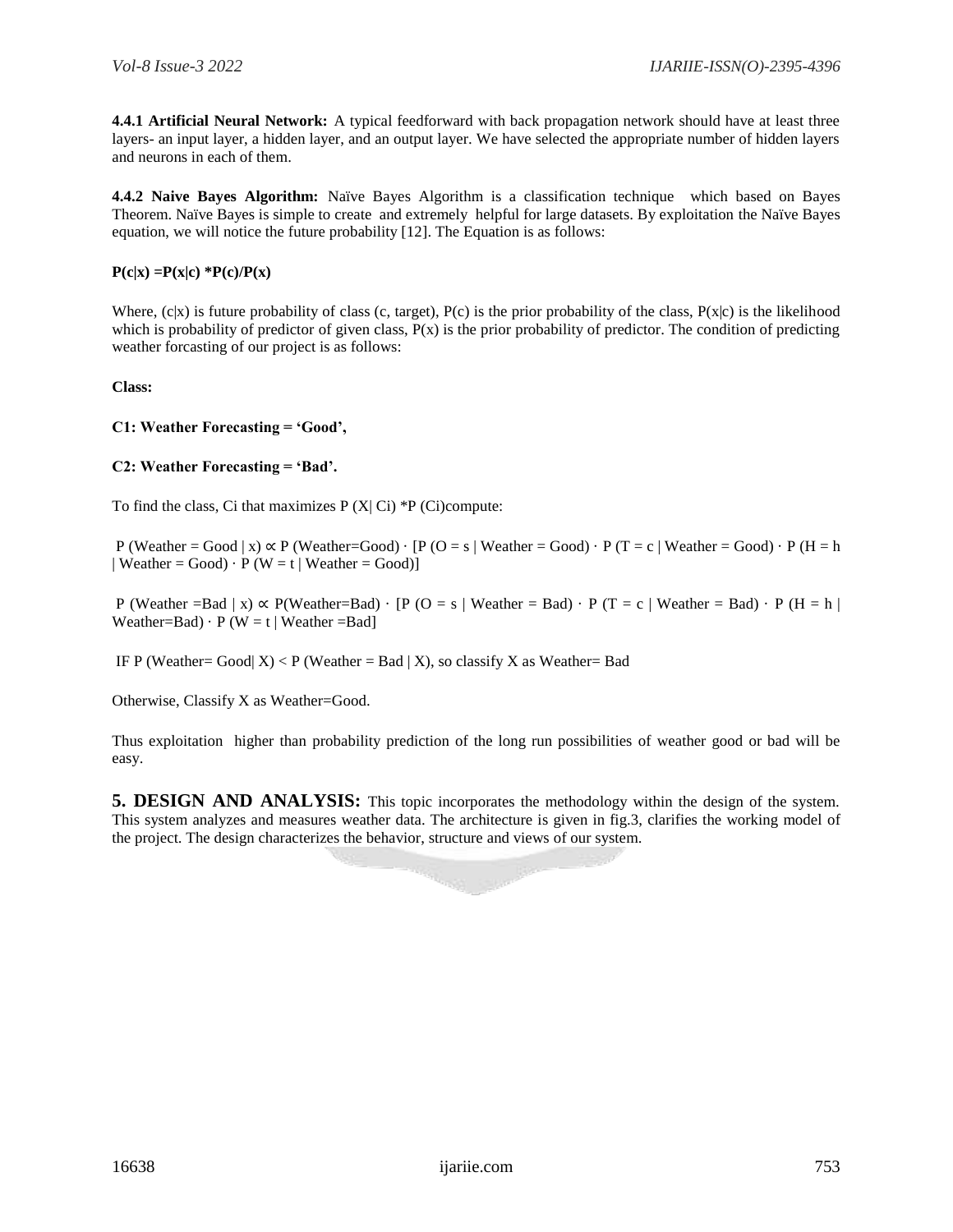

In this project, the job admin is to upload the data, for example, impact of the Outlook, Temperature, and Humidity, Windy and preventive measure and upload the dataset to system. nonetheless at a customer side client need to register to the application. when the login client gets this present weather condition. To predict the weather conditions in the proposed system, the data mining algorithms has been utilized. So as to predict following weather condition or future weather condition the system needed to take input of the weather conditions, based on the client input generate the next possible outcome of weather condition. To partition the information and find the weather condition Naive bays are used here. At that time final prediction of weather condition (Good or bad) are performed.

**5. RESULT:** The rms error for linear regression and the variation on functional regression are shown in table III. The rms error for a weather forecasting service is additionally enclosed within the same table. Since data regarding the accuracy of weather forecasting services in Stanford, CA weren't accessible, the data were instead taken from weather forecasts for Melbourne, VIC by the Australian Bureau of Metrology's Victorian Regional Forecasting Centre. [5]

In figure shows temperature on the y-axis and sequence no of test data on the x-axis, the temperature predicted by Naive Byese is represented by blue color and the actual temperature is represented by orange



In figure shows temperature on y-axis and sequence no of test data on the x-axis, the temperature predicted by ANN is represented by red color and the actual temperature is represented by blue color.